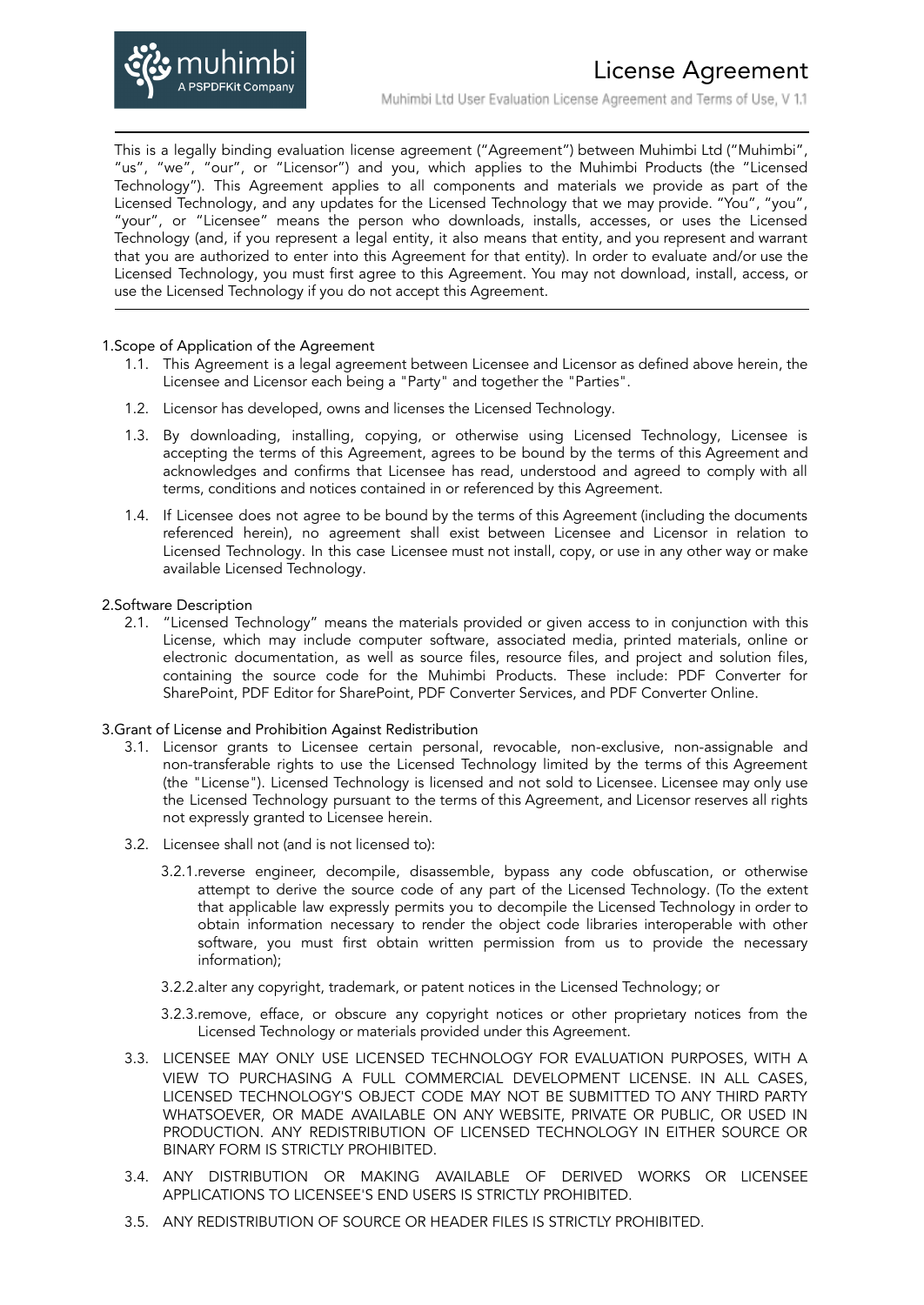

## 4.Proprietary Rights

- 4.1. Reservation of Rights. Except for the rights expressly granted herein, all rights, titles and interests to any and all proprietary rights and intellectual property rights, including but not limited to copyright and patent rights, in the Licensed Technology including, without limitation, the underlying software, the Software, the Use Data, the Anonymous Data and the Aggregated Data will remain with and be the exclusive property of Muhimbi.
- 4.2. User Data. Except for the rights expressly granted herein, all rights, titles and interests to any and all proprietary rights and intellectual property rights in all the data or information submitted by or on behalf of Licensee to Muhimbi (the "User Data"), will remain with and be the exclusive property of Licensee. User Data is deemed the confidential information of Licensee under this Agreement. Muhimbi does not analyze the content of uploaded files. Licensee is solely responsible for all files uploaded and the content thereof. Muhimbi reserves the right to stop providing any or all access and/or services described herein to any Licensee and/or any user at any time for any reason without restriction and without prior notice. Licensees are prohibited from accessing any aspect of the Licensed Technology which is hosted by Muhimbi via any automated process. Muhimbi disclaims any and all liability and warranties with regard to any content uploaded by Licensee and/or the availability of such content.
- 4.3. Use Data. Licensee acknowledges and agrees that Muhimbi may derive or create data and information about the use of the Licensed Technology by Licensee and its Users ("Use Data") and Muhimbi may use and disclose Use Data to its third-party service providers in order to improve the Licensed Technology.
- 4.4. Anonymous Data. Licensee hereby grants to Muhimbi a non-exclusive, fully paid, world-wide and irrevocable license to use User Data as required to provide the Licensed Technology, and to copy, anonymize, aggregate, process and display User Data, to derive anonymous statistical and usage data related to the Licensed Technology ("Anonymous Data") to compile, combine or incorporate such Anonymous Data with or into other similar data and information available, derived or obtained from other clients, customers, licensees or users of Muhimbi, or otherwise (collectively, Anonymous Data and such compiled, combined or incorporated data and information shall be referred to as "Aggregate Data"), to permit Muhimbi to provide additional services to its customers, including the copying, publication, distribution, display, licensing or sale of Aggregate Data and related or similar other statistics or data to third parties pursuant to a separate licensing or services arrangement or agreement. Muhimbi will be the owner of all right, title and interest in and to Anonymous Data and Aggregate Data. Licensee's grant of license to copy, anonymize, aggregate, process, use and display User Data and Use Data shall survive the expiry or termination of this Agreement.

### 5.Delivery and Updates

5.1. Licensor will make available Licensed Technology to Licensee. Further, Licensor may make available updates and error corrections or updated versions of Licensed Technology (collectively, "Updates") to Licensee. Licensor will under no circumstances be obliged to develop Updates or upgrades of Licensed Technology or provide any support or maintenance services to Licensee.

# 6.Duration and Termination

- 6.1. This Agreement shall automatically expire and terminate following the execution of a commercial subscription agreement between the Parties. Notwithstanding, Licensor may terminate this Agreement at any time for any reason whatsoever without providing any prior notice to Licensee.
- 6.2. In the case of a material breach of this Agreement by Licensee, Licensor shall have the right to terminate the Agreement for cause immediately and without providing any prior notice to Licensee. Valid reasons for termination for cause, include, but are not limited to, non-compliance by Licensee with any provision of this Agreement.
- 6.3. Upon termination of this Agreement, Licensee shall remove all Licensed Technology in full from its software development environment and remove/delete any and all corresponding files.

# 7.Warranty and Limitation of Liability

- 7.1. Licensee expressly acknowledges and agrees that:
	- 7.1.1.LICENSED TECHNOLOGY IS PROVIDED ON AN "AS IS" AND "AS AVAILABLE" BASIS AND THE USE OF LICENSED TECHNOLOGY IS AT LICENSEE'S SOLE RISK;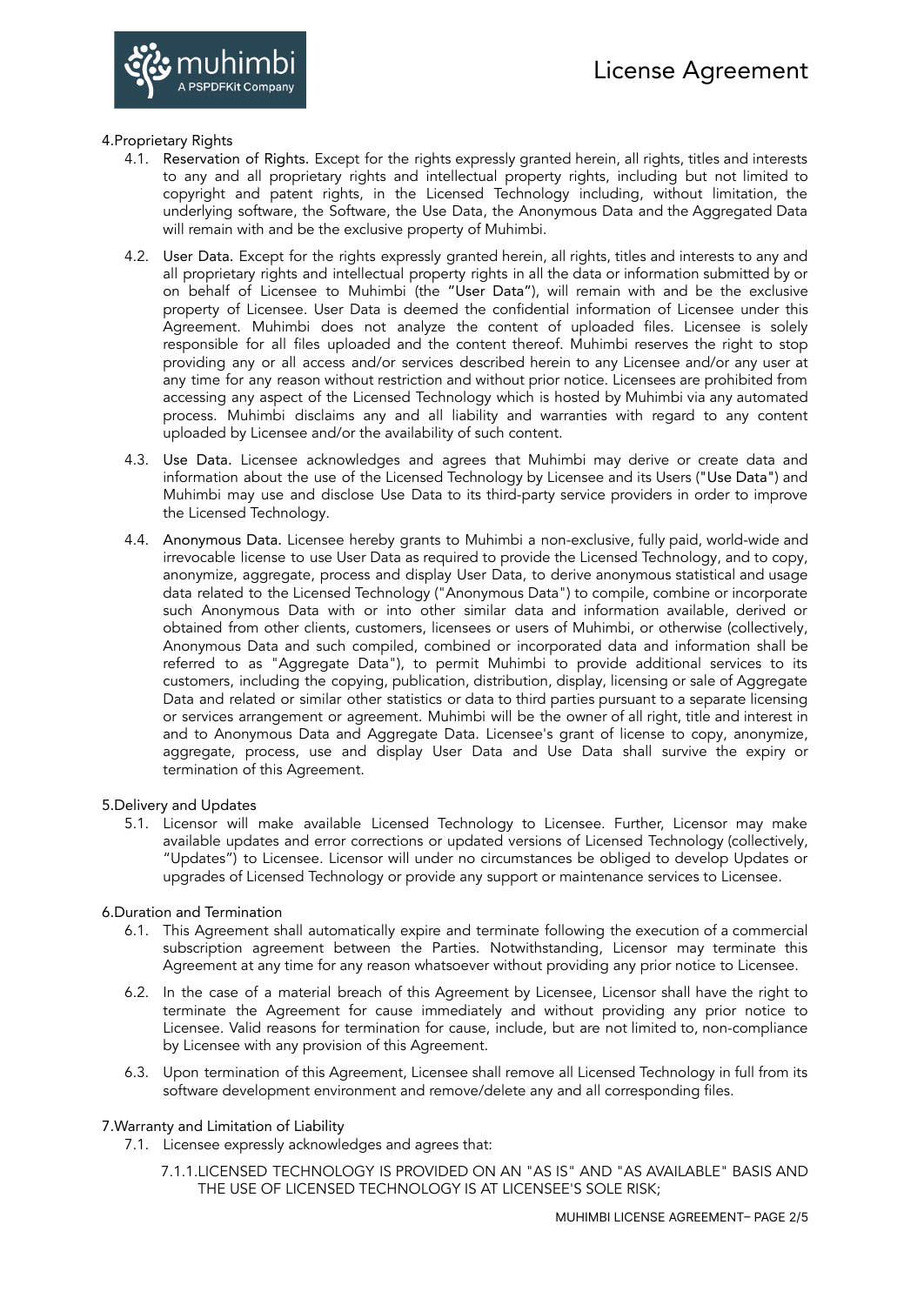

- 7.1.2.LICENSOR EXPRESSLY DISCLAIMS ALL WARRANTIES, ENDORSEMENTS, GUARANTEES, CONDITIONS AND REPRESENTATIONS WHETHER EXPRESS OR IMPLIED, INCLUDING WITHOUT LIMITATION ANY CONDITIONS, ENDORSEMENTS, GUARANTEES,<br>REPRESENTATIONS OR WARRANTIES OF DURABILITY, MERCHANTABILITY, REPRESENTATIONS OR WARRANTIES OF DURABILITY, MERCHAN<br>MERCHANTABLE QUALITY, SATISFACTORY QUALITY, ACCURACY, SATISFACTORY QUALITY, ACCURACY, TITLE, NON-INFRINGEMENT, AND FITNESS FOR A PARTICULAR PURPOSE OR USE, OR ARISING FROM A STATUTE OR CUSTOM OR A COURSE OF DEALING OR USAGE OF TRADE;
- 7.1.3.NO ADVICE OR INFORMATION, WHETHER ORAL OR WRITTEN, OBTAINED BY THE LICENSEE FROM LICENSOR SHALL CREATE ANY WARRANTY NOT EXPRESSLY STATED IN THIS AGREEMENT.
- 7.2. IN PARTICULAR, AND WITHOUT LIMITING THE FOREGOING, LICENSOR MAKES NO WARRANTY THAT:
	- 7.2.1.LICENSED TECHNOLOGY OR ITS FUNCTIONALITY AND QUALITY WILL MEET THE LICENSEE'S REQUIREMENTS AND EXPECTATIONS;
	- 7.2.2.LICENSED TECHNOLOGY WILL BE UNINTERRUPTED, TIMELY, SECURE, OR FREE OF DEFICIENCIES AND INTERRUPTIONS OR WORK ACCURATELY;
	- 7.2.3.THE RELEVANT LICENSED TECHNOLOGY DOCUMENTATION (INCLUDING ANY MANUALS) IS COMPLETE, ACCURATE AND NOT MISLEADING; OR
	- 7.2.4.ANY DEFICIENCIES AND ERRORS IN LICENSED TECHNOLOGY WILL BE CORRECTED.
- 7.3. LICENSEE EXPRESSLY UNDERSTANDS AND AGREES THAT, TO THE MAXIMUM EXTENT PERMITTED BY APPLICABLE LAWS AND REGULATIONS, LICENSOR SHALL NOT BE LIABLE FOR ANY DIRECT, INDIRECT, INCIDENTAL, SPECIAL, CONSEQUENTIAL, OR EXEMPLARY DAMAGES, INCLUDING BUT NOT LIMITED TO, DAMAGES FOR LOSS OF PROFITS, GOODWILL, USE, DATA OR OTHER INTANGIBLE LOSSES (EVEN IF LICENSOR HAS BEEN ADVISED OF THE POSSIBILITY OF SUCH DAMAGES), (I) ARISING OUT OF OR RESULTING FROM THE USE OR THE INABILITY TO USE LICENSED TECHNOLOGY OR (II) OTHERWISE RESULTING FROM LICENSED TECHNOLOGY. FURTHER, LICENSOR SHALL HAVE NO LIABILITY WITH RESPECT TO ANY DATA THAT IS READ, ACCESSED, STORED OR PROCESSED WITH THE LICENSED TECHNOLOGY, OR FOR THE COSTS OF RECOVERING ANY SUCH DATA.
- 7.4. Licensor is not aware of any rights of third parties which oppose the utilization purposes of Licensee in relation to the Licensed Technology. Licensor is not liable, however, for the Licensed Technology and the licensed know-how being free of rights of third parties.
- 7.5. The Licensed Technology uses a number of third-party libraries and technologies according to specific license agreements. These third party products and the appropriate licenses included are accessible via [https://support.muhimbi.com/hc/en-us/articles/115007611927-3rd-Party-Open-Source-Licenses.](https://support.muhimbi.com/hc/en-us/articles/115007611927-3rd-Party-Open-Source-Licenses)
- 7.6. Nothing herein shall be construed as a warranty or representation that products made with Licensed Technology will meet any safety, performance or other standards, whether imposed by any instrumentality of government or otherwise. Licensor makes no representations or warranties of any kind, either express or implied, and assumes no responsibilities whatever with respect to manufacture or use by Licensee of products made with or derived from methods employed with Licensed Technology.
- 7.7. THE FOREGOING LIMITATIONS, EXCLUSIONS AND DISCLAIMERS SHALL APPLY TO THE MAXIMUM EXTENT PERMITTED BY APPLICABLE LAWS AND REGULATIONS.

8.Data

8.1. In the event that the Licensor processes any personal data (as identified in the EU General Data Protection Regulation) in the process of providing any support to Licensee, it does so as "data processor" on behalf of the Licensee and the standard Muhimbi Data Processing Terms (available at

[https://support.muhimbi.com/hc/en-us/articles/115015672667-Muhimbi-Ltd-Data-Processing-Ter](https://support.muhimbi.com/hc/en-us/articles/115015672667-Muhimbi-Ltd-Data-Processing-Terms-) [ms-](https://support.muhimbi.com/hc/en-us/articles/115015672667-Muhimbi-Ltd-Data-Processing-Terms-)) shall apply.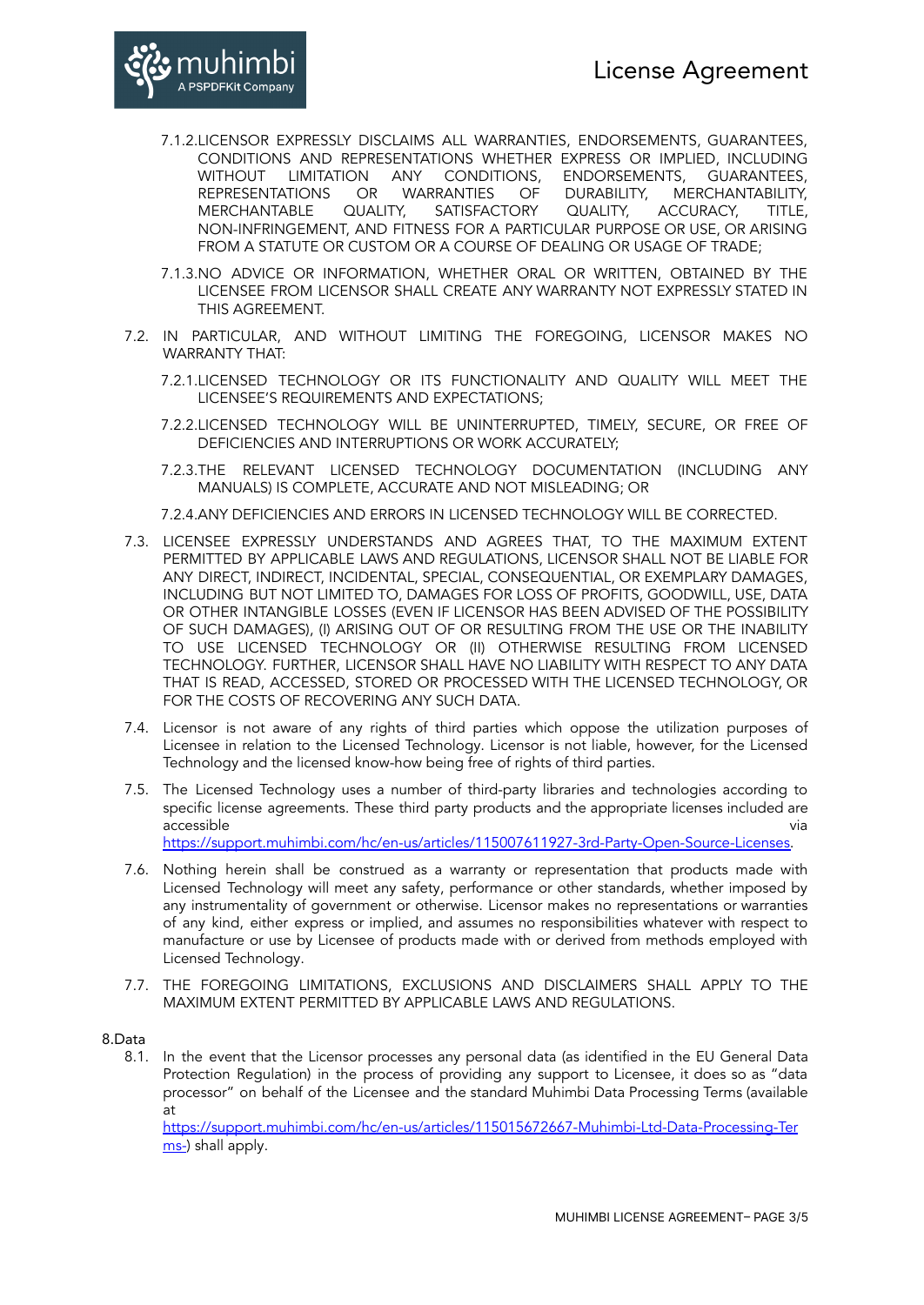

## 9.Member Account, Password, and Security

9.1. Accessing your License may require you to open an account, register, and/or pass secure credentials; you must complete this process by providing current, complete and accurate information. You are entirely responsible for maintaining the confidentiality of your account details including any passwords or other security keys. Furthermore, you are entirely responsible for any and all activities that occur in the use of your License and/or under your account. You agree to immediately notify us of any unauthorised use of your License and/or account or any other breach of security. We will not be liable for any loss that you may incur as a result of someone else using your License, password, or account, either with or without your knowledge. However, you could be held liable for losses incurred by Muhimbi or another party due to someone else using your License, account, or password. You may not use anyone else's License or account at any time.

### 10.Relevant Communications

10.1. All relevant notifications concerning this Agreement are to be carried out in writing to the email address given, provided no other form is mandatory by law. A notification via fax or e-mail shall be deemed to be given as a writing. Each party is obligated to notify the other party of any changes in their contact address or information. Otherwise, notifications to the email address given are deemed to be delivered.

## 11.Governing Law and Place of Jurisdiction

- 11.1. This Agreement and any non-contractual obligations arising out of or in relation to this Agreement shall be governed by, and construed in accordance with, the laws of England and Wales, without reference to or application of any conflict of law rules. The United Nations Convention on Contracts for the International Sale of Goods shall not apply. Licensee agrees to abide by all applicable laws and regulations. Licensee agrees not to collect, upload, and/or disseminate any personal information about anyone or any content prohibited by applicable law or to which the intellectual property rights of any third party attach.
- 11.2. The courts of London, England, United Kingdom, shall have exclusive jurisdiction to settle any dispute arising out of or in connection with this Agreement (including a dispute relating to the existence, validity or termination of this Agreement or any non-contractual obligation arising out of or in connection with this Agreement). Both Parties hereby submit to the personal jurisdiction of such court and waive any jurisdictional arguments to the contrary.

### 12.Miscellaneous

- 12.1. This Agreement constitutes the complete and exclusive understanding and agreement between the parties regarding its subject matter and supersedes all prior or contemporaneous agreements or understandings, written or oral, relating to its subject matter. Licensee agrees that additional or different terms on your purchase order or from any other previous oral or written discussions or negotiations shall not apply. Failure to enforce any provision of this Agreement shall not constitute a waiver of future enforcement of that or any other provision.
- 12.2. This Agreement does not confer any rights on any person or party (other than the Parties to this Agreement and, where applicable, their successors and permitted assigns) pursuant to the Contracts (Rights of Third Parties) Act 1999.
- 12.3. Any waiver, modification, or amendment of this Agreement must be made in writing and signed by authorized representatives of each party. This also applies to any deviation of this writing requirement. No collateral agreements to this Agreement have been made.
- 12.4. This Agreement is personal to Licensee and may not be assigned or transferred for any reason whatsoever (including, without limitation, by operation of law, merger, reorganization, or as a result of an acquisition or change of control involving you) without Licensor's prior written consent, and any action or conduct in violation of the foregoing shall be void and without effect. Licensor expressly reserves the right to assign this Agreement and to delegate any of its obligations hereunder.
- 12.5. Licensor and Licensee are independent parties. Nothing in this Agreement will be construed to make either party an agent, employee, franchisee, joint venture or legal representative of the other party.
- 12.6. Should any provision of this Agreement be invalid or become invalid or should this Agreement contain an omission, then the legal effect of the other provisions shall not be affected hereby.